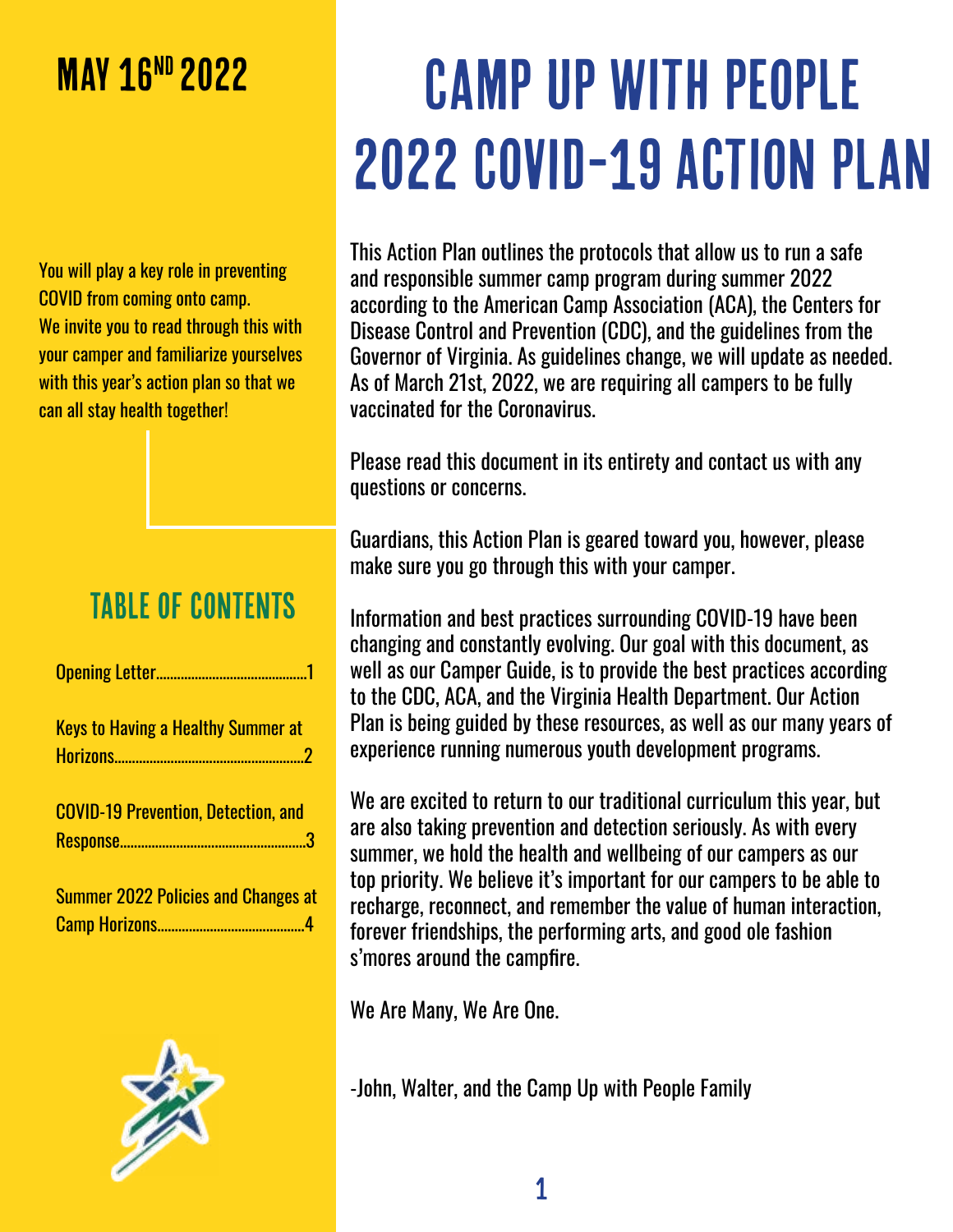

# Keys to having a healthy Summer at Camp up with people:

## Pre-camp Prevention:

Pre-camp Prevention: We encourage a pre-camp quarantine for all campers and staff starting seven days before their session. We ask that you be mindful of your activities leading up to the start of your session.

Campers who are exhibiting symptoms on Opening Day will not be permitted to join their session without a negative test from that day.

# The A's and B's of COVID-19:

A – Awareness of what steps are needed to aid in prevention. Preventative measures include ventilation of indoor spaces, covering coughs and sneezes, frequent hand washing, keeping unwashed hands away from the face, and being familiar with the signs and symptoms of illnesses including COVID-19.

B – Behave with this awareness in mind. Consciously making these measures part of your daily habits. Our staff will be trained to help prevent and detect COVID-19, and we will provide the needed tools for our campers to stay healthy.

### These include:

- Extra hand sanitizing stations available at the entrance and exit of all our summer facilities to be used upon entering and exiting each location.

- Heightened cleaning of our facilities and high touch surface areas.

# COVID-19 Prevention, Detection, and response:

We will be as vigilant as possible this summer on all fronts. We are making sure that we are strategic in our activity planning. Through the ACA, CDC, VDH, and other summer camps, we plan to use the Prevention, Detection, and Response plan for this summer.

# PREVENTION:

### Key COVID-19 Symptoms TO BE AWARE OF:

Staff Training, Symptom Awareness, and Testing:

Our Staff Training covers a variety of topics, and we will continue to include training on identifying possible COVID-19 symptoms. They will be responsible for observing the campers in their cabin and activities for any signs of illness. We will also do a temperature check each morning before entering the dining hall.

Our staff will be educated about the following symptoms of COVID-19 ad trained in how to identify them: Fever of 100.4 or higher, cough, shortness of breath, congestion or runny nose, loss of smell or taste, lingering headaches, muscle aches and pains, nausea not due to heat,

and chills.

If a camper exhibits any of these symptoms, they will be taken to Camper Care where a medical staff member will complete a symptom check. If they have concerns that this could be COVID, they will consult with the camp director and contact will be made with the parent or guardian.

In the event of a confirmed on-site case of COVID-19, we will have camp continue as planned, with heightened symptom monitoring. An email will be sent to inform all families regarding next steps.

Things to look out for:

If your camper has any of the following

conditions, please consult their physician to determine if it is

appropriate for them to come to camp.

• Asthma

• Kidney disease

• Chronic lung disease

• Diabetes • Liver disease

• Immunocompromised due to

organ transplants, cancer, heart

conditions, etc.

Make sure your

Camp Paperwork is

filled in and

submitted!



- Fever of 100.4 or higher
- **Shortness of breath**
- Loss of taste or smell
- Lingering headaches
- Nausea not due to heat
- Cough
- **Congestion**
- Muscle aches
- Chills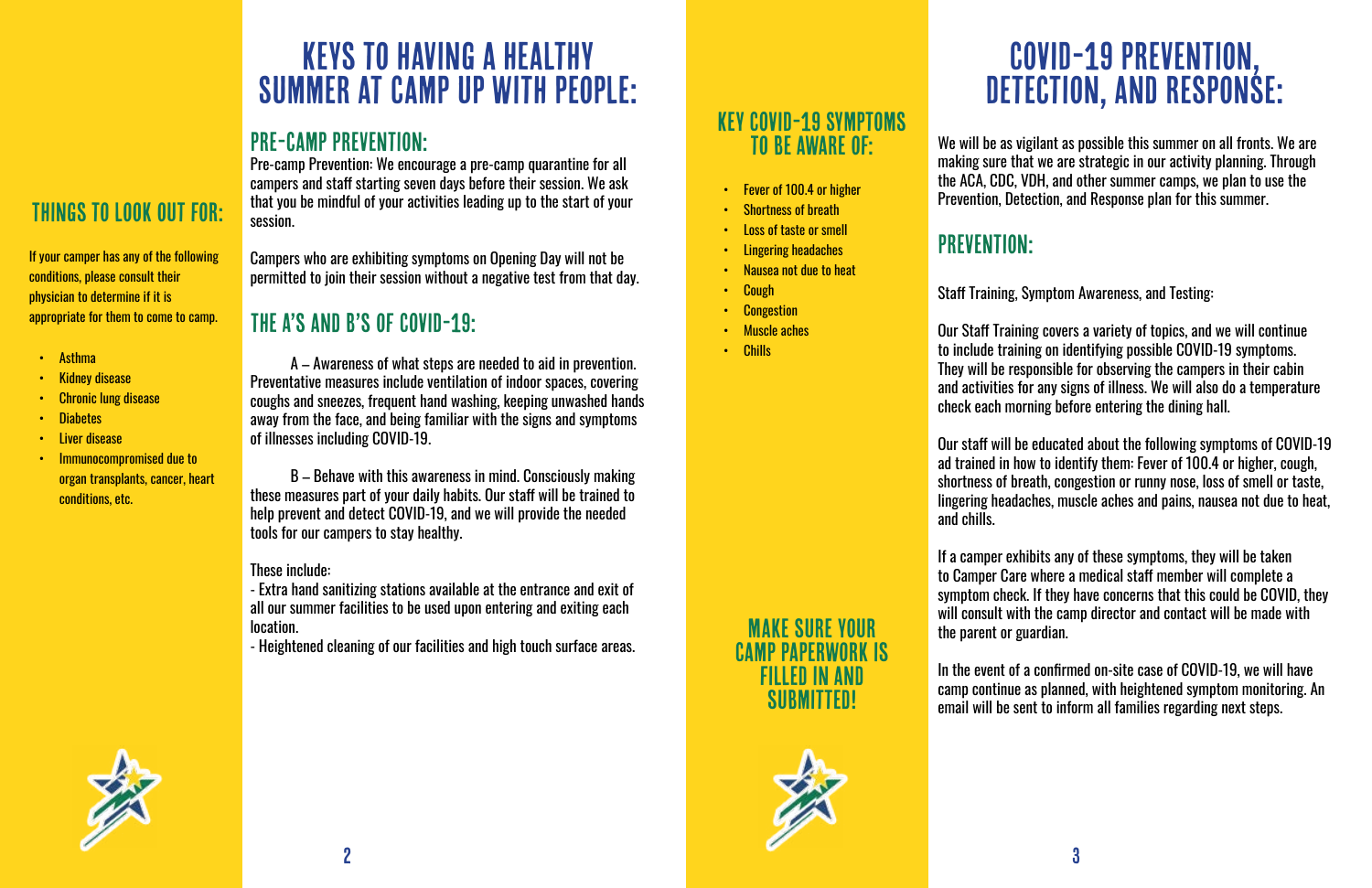

DAILY HEALTH SCREENS:

# Summer 2022 Policies And changes at camp up with people:

## Check-in Procedures for Arrival Day:

Arrival By Car

Arrival and registration will begin at 3pm. Our check-in process consists of:

1. Sign in

2. Health and Wellness check

3. Secure and store valuables, medications, technology, and all internet accessible devices.

4. Tour of campus – this tour will be limited to outdoors with safety. All parents/guardians are asked to stay until check-in is complete in the event of any health and wellness concerns

### Arrival By Air

The staff we arrive at IAD at 12 and be on site until departure once all campers have arrived.

1. Each camper will call home once they have found and met our camp staff.

2. Each camper will have a temperature check upon arrival and before boarding the bus to camp.

3. Upon arrival at camp each camper will go through the check-in process

## During camp:

Camp Up with People will be sharing our campus with other programs that are part of our Endless Horizons family. Each of these programs will be initiating detailed COVID-19 actions plans as we are.

Our spacious campus allows us the luxury of sharing the campus while operating independently and ensuring the security and safety of our camp bubble.

# Our On-Site Daily Schedule:

including workshops, meals, camp games, talent shows, rehearsals and more will take place as normal, all in the safety of our CUWP

bubble.

# Offsite/Leaving Camp:

All our offsite trips for our campers will happen this summer such as mountain climbing, zip-lining, regional learning trips, community volunteerism and our full-scale capstone performance. We will not require masks in the vehicle to and from these trips, however, campers should bring/carry a mask with them when we are off-site as we will follow Covid-19 house rules provided by each individual establishment we enter, such as Smithsonian Museums and such.

# DAILY SCREENING:

Campers and staff will be screened each morning before breakfast with a temperature check. Anyone who shows a temperature of over 100.4 will be scanned again, and proper response protocols will

follow.

# Cleaning Procedures:

We will continue our procedures for cleaning this summer and will make sure that any high-touch surfaces get extra attention such as: doorknobs, faucets, toilet handles, and showers. In previous summers, we have cleaned the dining halls after each meal and will continue to do so this summer. Cabin bathrooms and showers will be cleaned each morning by the campers and will be cleaned by housekeeping staff at least once per day as well. Common bathrooms, such as the ones at the dining halls, pavilion, pool, Western Village, and Basketball Court will be cleaned multiple times per day by our housekeeping staff.

Camp Up With People is also home to Horizons Edge Sports Campus! Camp up with people is also home to Horizons edge sports campus and a variety of sports leagues, tournaments, and camps that will continue to run through the summer. We are excited to add elements of this new facility to our program.

Each morning before breakfast we will do temperature and symptom checks

with each camper and

counselor.

Designated staff members will be responsible for taking this information for their campers and reporting results

to their managers.

See more about screenings on pg 5.